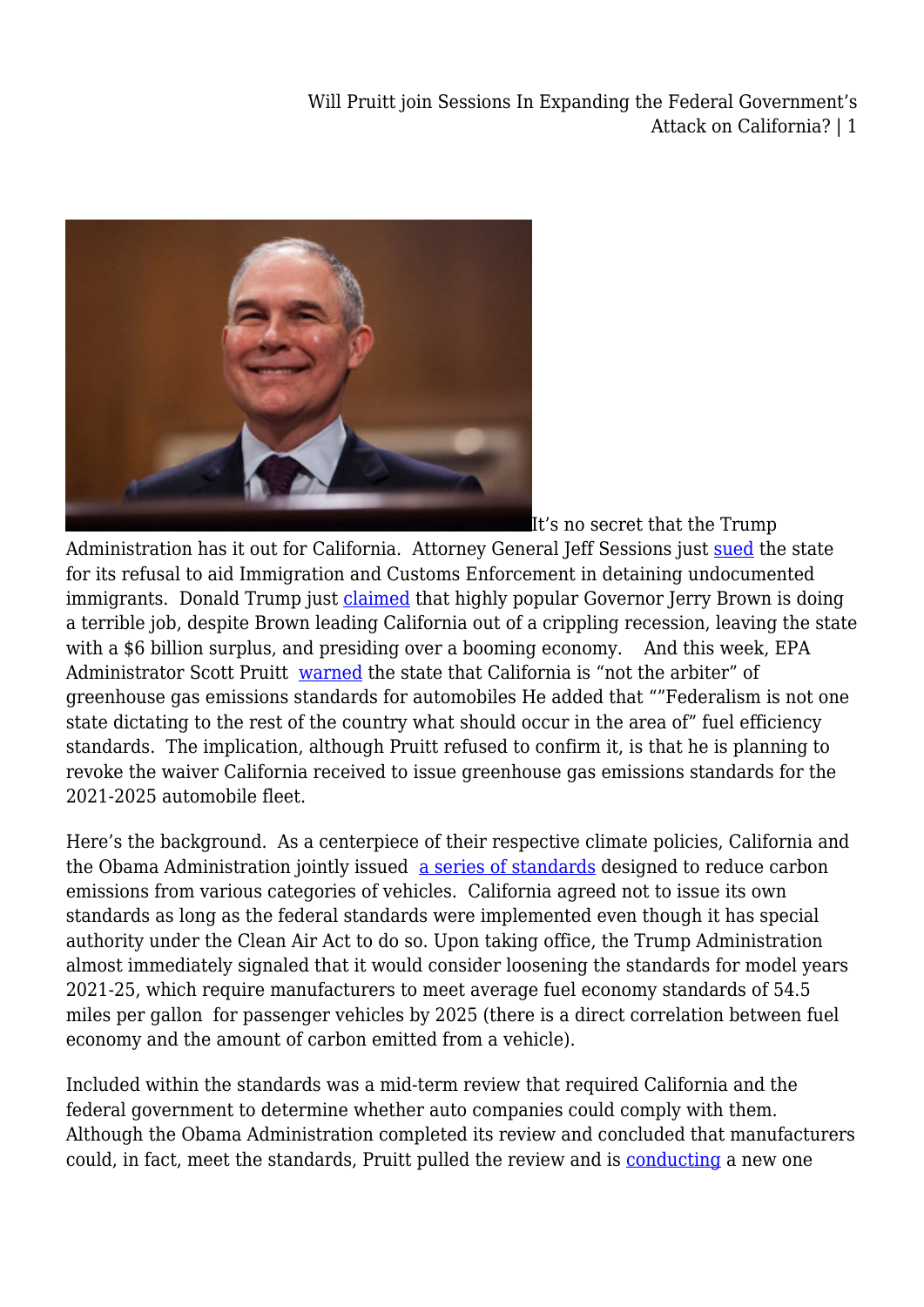(although the review is supposed to be for the 2022-2025 years, the Administration has extended it to include 2021 vehicles as well) . The results of that review are due on April 1. All expectations are that EPA will find that the 2021-25 standards cannot be met. EPA will in turn then move to loosen the standards.

If EPA loosens the standards, California's Air Resources Board has already voted to keep the Obama standards in place. The big question is whether EPA will, while loosening the federal standards, also attempt to yank permission for California to issue its own standards. Given his recent statements and the fact that California standard[s apply](https://www.greencarreports.com/news/1109217_which-states-follow-californias-emission-and-zero-emission-vehicle-rules) to about a third of the country (other states can opt into the California standards or choose to follow federal standards), it is hard to believe he will let California move forward without a fight.

Before describing what is at stake legally, it is worth describing what is at stake environmentally. Though the Trump Administration's withdrawal of the Clean Power Plan, which regulates the electricity sector, has received more media attention, the loosening of greenhouse gas emissions standards for the transportation sector is in my view more devastating. Transportation sector emissions are now the [largest category](https://www.vox.com/energy-and-environment/2018/1/11/16874696/greenhouse-gas-co2-target-2017-paris-trump) of U.S. greenhouse gases (and have been in California for years). Unlike the electricity sector, which is seeing declines in greenhouse gases even without the Clean Power Plan from a combination of fuel switching from coal to natural gas and the rise of renewable fuels like solar and wind, transportation sector emissions ar[e increasing.](https://www.transportation.gov/climate-change-clearinghouse) These increases are the result of low gasoline prices, increases in driving, and a return to rising sales of SUVs and light trucks. Loosening the greenhouse gas/fuel economy standards will make this problem worse. If Pruitt also attempts to revoke California's permission to issue its own standards, national transportation sector emissions may rise even faster. and California may have real difficulty meeting its own ambitious greenhouse gas targets.

Although California has special authority to regulate vehicle emissions under the Clean Air Act, it may not do so without a waiver from EPA. All other states are [preempted](https://www.law.cornell.edu/uscode/text/42/7543) from issuing emissions standards. To receive a waiver California must [show](https://www.law.cornell.edu/uscode/text/42/7543) that that its standards will be "at least as protective of public health and welfare as … federal standards." EPA can deny the waiver if the standards are not necessary to "meet compelling and extraordinary circumstances." EPA has already issued California a waiver for 2021-25 greenhouse standards. Pruitt, then, would have to revoke California's waiver, something no EPA Administrator has ever done.

California's [waiver,](https://www.gpo.gov/fdsys/pkg/FR-2013-01-09/pdf/2013-00181.pdf) issued by EPA in 2013, is broad in scope. It covers not only the greenhouse gas emissions standards but also an extension of California's conventional air pollutant regulations for cars and trucks (called the LEV III standards) and an expansion of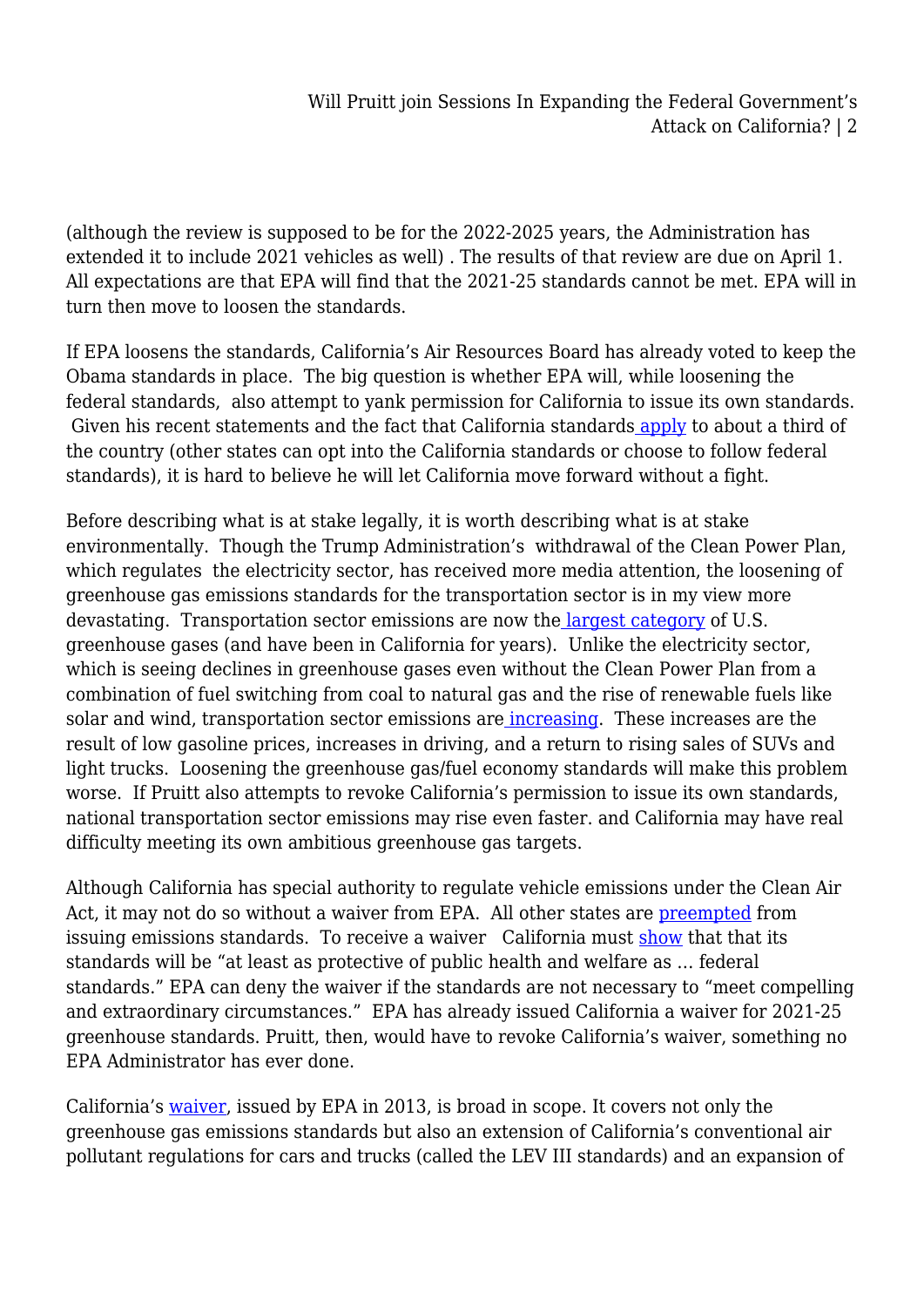its Zero Emissions Vehicle program to require approximately a quarter of the state's passenger vehicle fleet to be zero emission by 2025. The three programs covered by the waiver are intertwined and as EPA found in granting the waiver, designed to reduce both air pollution and greenhouse gas emissions:

This program combines the control of smog-causing pollutants and GHG emissions into a coordinated package of amendments and requirements for MY 2015 through 2025 in order to address near and long term smog issues within California and identified GHG emission reduction goals. The program also includes amended ZEV regulations and a Clean Fuels Outlet regulation. These additional program elements are designed to address these goals as well.

If Pruitt attempts to revoke the California waiver, California has already [made clear](http://www.mcclatchydc.com/news/nation-world/national/article199473529.html) it will sue. Such a lawsuit would raise several important legal questions: First, does EPA have the authority to revoke an already issued waiver? The Clean Air Act gives the Administrator the authority to deny a wavier only if the state does not need standards to meet "compelling and extraordinary circumstances". The statute does not include any explicit authority to revoke an already issued waiver, though EPA would argue that the authority is implicit in the language setting forth the reasons for denying a waiver. And agencies fairly regularly revoke and then revise rules they issue under statutory authority. California may look to arguments [being made](http://legal-planet.org/2017/04/28/national-monuments-presidents-can-create-them-but-only-congress-can-undo-them/) in litigation over whether the Trump Administration can withdraw land Presidents Obama and Clinton designated as national monuments for a parallel argument even though there are some distinct differences between the two statutory schemes.

The second argument that will be at the heart of a California suit if EPA revokes the waiver is whether the state needs the vehicle emissions standards to meet "compelling and extraordinary circumstances." In 2008, the George W. Bush Administration denied a California waiver request for the nation's first ever greenhouse gas emissions standards (the Obama Administration later [overturned](https://www.epa.gov/regulations-emissions-vehicles-and-engines/california-greenhouse-gas-waiver-request) the waiver denial and implemented GHG and fuel economy standards in concert with California for model years 2012-2016.) The Bush EPA [argued](https://www.gpo.gov/fdsys/pkg/FR-2013-01-09/pdf/2013-00181.pdf) that California's authority to issue emissions standards was limited to standards addressing local or regional air pollution. Because climate change is a global problem that affects all states (and countries), not just California, the state failed to meet "compelling and extraordinary circumstances" in the Bush Administration's view.